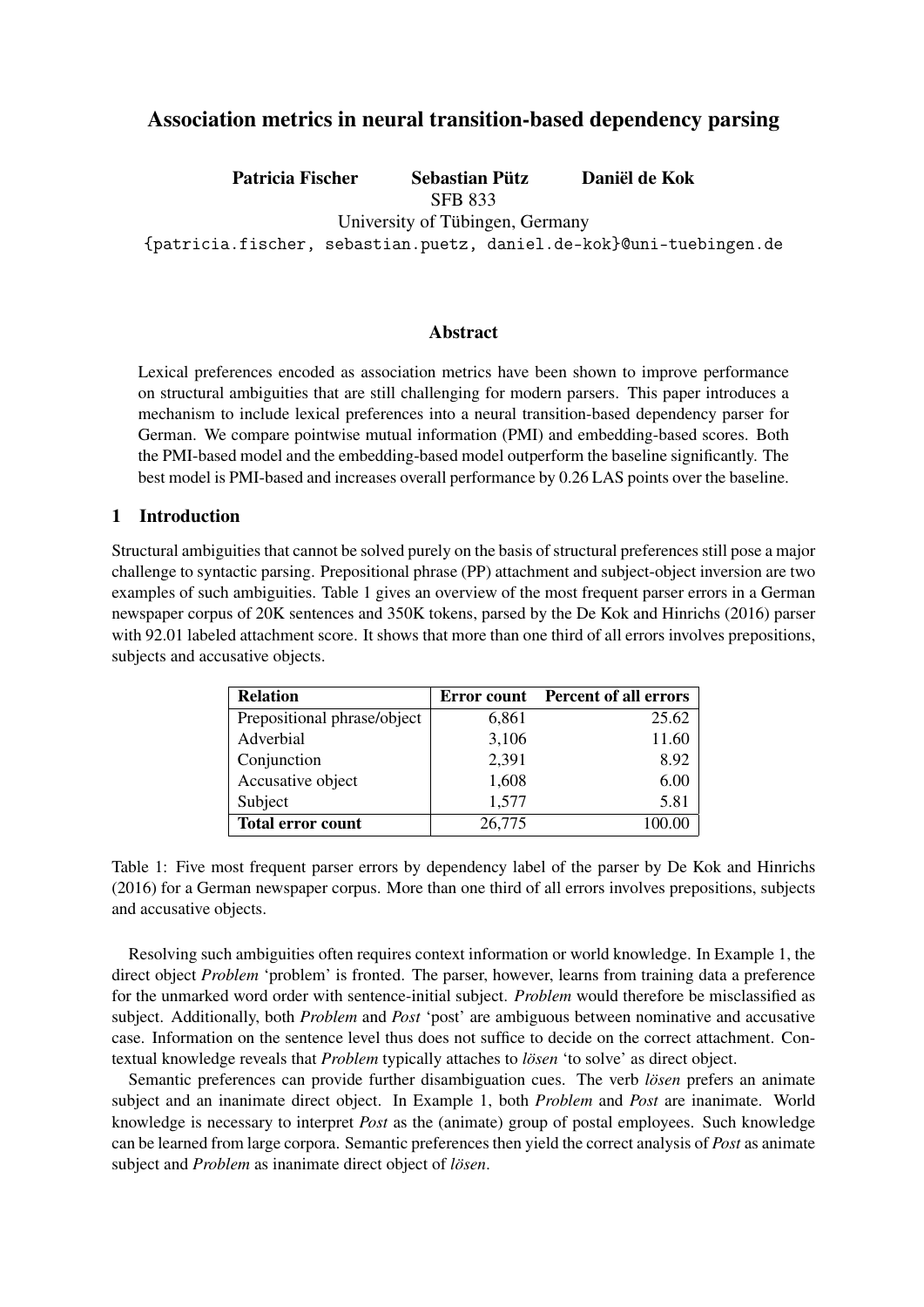(1) *Dieses Problem muß auch die Post noch lösen .* This problem has-to also the post still solve .

'*The German Federal Post Office still has to solve this problem.*'

Pointwise mutual information (PMI, Fano (1961)) has been used to measure selectional preferences (Church and Hanks, 1990). PMI indicates how much two words occur together more often than chance. In the example above, a high PMI of *lösen* and *Problem* in *verb* → *direct ob ject* relations would already provide enough information to solve the subject-object ambiguity. As PMIs are ideally calculated from large corpora, they provide additional context information.

In more traditional analyses of dependency distributions, it has been shown that PMI is very beneficial to solve structural ambiguities such as PP attachment (Hindle and Rooth, 1993; Ratnaparkhi, 1998; Volk, 2002). In parsing, bilexical preferences have been used by Van Noord (2007) to improve syntactic ambiguity resolution in a Maximum-Entropy parser for Dutch. Kiperwasser and Goldberg (2015) extended bilexical preferences to contextual association scores based on PMI and dependency embeddings (Levy and Goldberg, 2014a) in a graph-based parser. Mirroshandel and Nasr (2016) integrated selectional preferences into a graph-based dependency parser.

Recent approaches to neural dependency parsing (Chen and Manning, 2014; Kiperwasser and Goldberg, 2016; Dozat and Manning, 2017) implicitly encode information about co-occurrences through vector representations of the token input (Mikolov et al., 2013). However, De Kok et al. (2017) have shown for PP attachment that neural models can still benefit from information provided by PMI scores.

This paper argues that bilexical preferences are also useful in neural transition-based dependency parsing. The two main contributions are 1) a methodology to apply bilexical preferences to neural transition-based dependency parsing, and 2) an evaluation of two types of association metrics in a neural dependency parser. Results confirm that association metrics benefit neural dependency parsing. The best association score models outperform the baseline by 0.26 LAS points and improve performance on two ambiguity solving tasks by up to 2.33 points.

## 2 Bilexical Preferences in Neural Dependency Parsing

#### 2.1 Approach

Transition-based dependency parsing is the task of establishing dependency relations between tokens (Kübler et al., 2009). Typically, unprocessed tokens are put on a buffer  $\beta$ , and a stack  $\sigma$  keeps track of the partially processed tokens. In the transition system used in this work, sometimes called the stackprojective system, attachments are made between the token on top of the stack and the second token on the stack (Nivre, 2004). A LEFTARC transition attaches the second token on the stack as a dependent of the token on top of the stack with relation  $r \in R$ , and vice versa for a RIGHTARC transition:

| LEFTARC      | $(\sigma i j,\beta,R) \rightarrow (\sigma j,\beta,R \cup \{j,r,i\})$ |
|--------------|----------------------------------------------------------------------|
| RIGHTARC     | $(\sigma i j,\beta,R) \rightarrow (\sigma i,\beta,R \cup \{i,r,j\})$ |
| <b>SHIFT</b> | $(\sigma, i   \beta, R) \rightarrow (\sigma   i, \beta, R)$          |

Association scores can inform a parser about whether an attachment with a particular dependency relation should be made between two attachment sites. For each parser state, two attachments are possible with any of the dependency relations that are available in that system.<sup>1</sup> Association scores for all possible attachments provide disambiguation cues at each state. They are added to the feature vector that is used as input to the transition classifier. Association score vectors enhance existing vector representations of words, part-of-speech tags, characters, dependency relations and morphological features.

#### 2.2 Parser Integration

For each parser state, association scores are retrieved for LEFTARC and RIGHTARC transitions, and for all possible dependency relations. Equation 1 defines the association score vector for a stack-projective

<sup>&</sup>lt;sup>1</sup>A third option is to apply a SHIFT transition which does not introduce an attachment.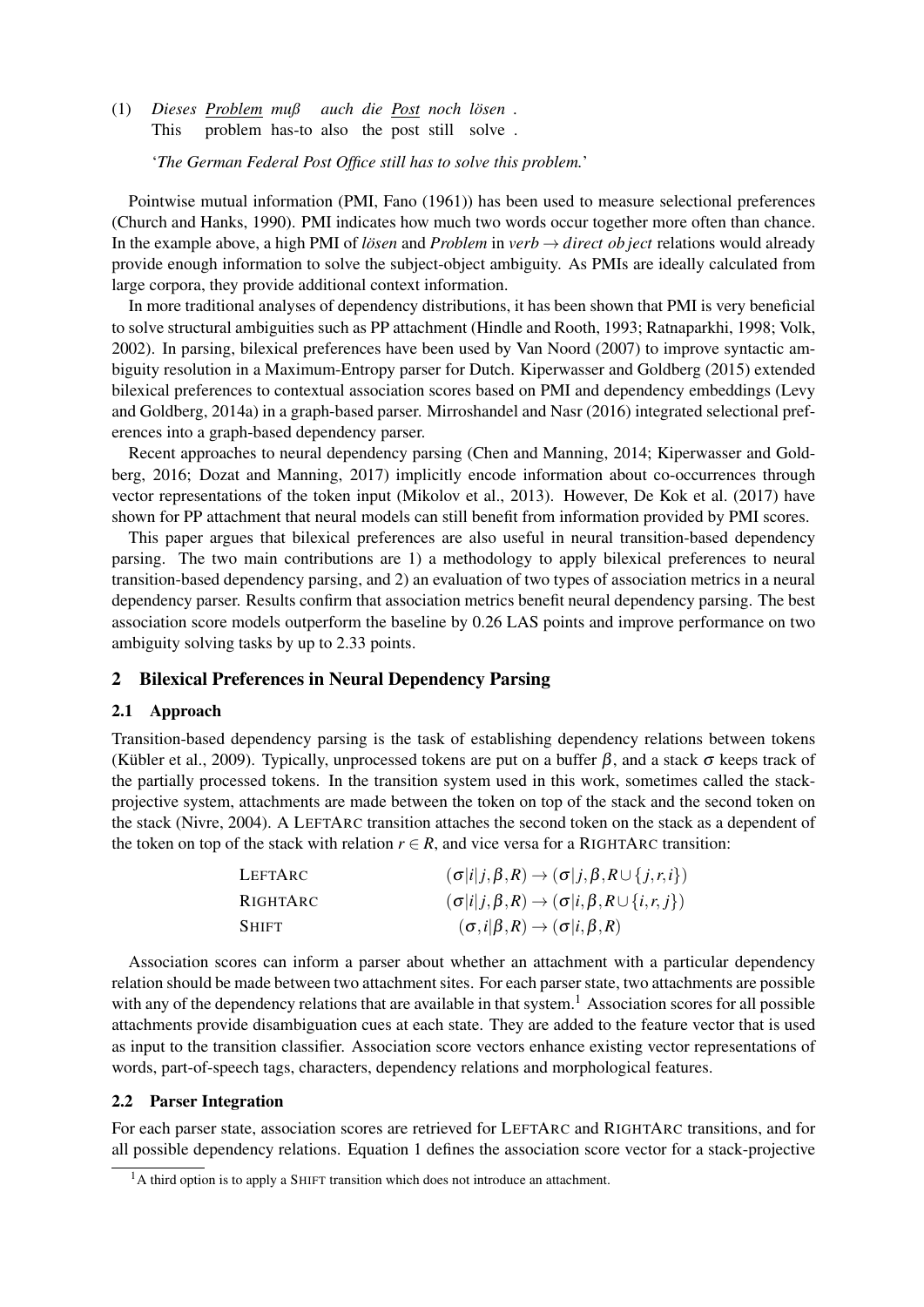transition system with transitions between the token on top of the stack  $s_0$  and the second token on the stack *s*1:

$$
v_{assoc} = [assoc(s_0, s_1, r), assoc(s_1, s_0, r) | \forall r \in R]
$$
\n
$$
(1)
$$

Example 2 provides the resulting association score vector in a stack-projective system with a dependency relation set that contains the *subject*, *object* and *preposition* relation.

(2) 
$$
v_{assoc} = [assoc(s_0, s_1, subject), assoc(s_0, s_1, object), assoc(s_0, s_1, preposition),assoc(s_1, s_0, subject), assoc(s_1, s_0, object), assoc(s_1, s_0, preposition)]
$$

with  $R = \{subject, object, preposition\}$ 

If no association score is available for a dependency triple, a default is assigned. An optional binary indicator  $b \in \{0,1\}$  specifies whether the dependency triple was known. This makes it possible for the model to distinguish between the default value and association strengths that overlap with the default value. The binary indicators are added to the association score vector. The association score vectors are concatenated with the remaining input feature vectors to represent a parser configuration.<sup>2</sup>

#### 2.3 Association Metric Variants

Pointwise mutual information. Traditionally, PMI has been a means to capture bilexical preferences. Normalized (NPMI, Bouma (2009)) and positive normalized PMI (PNPMI, Van de Cruys (2011)) with add-1 Laplace smoothing have been tested in the parsing model. Given the dependency triple  $h \stackrel{r}{\rightarrow} d$ , consisting of the head *h*, dependent *d* and dependency relation *r*, PMI is defined as:

$$
PMI(h \xrightarrow{r} d) = \log \frac{p(h \xrightarrow{r} d)}{p(h \xrightarrow{r}) p(\xrightarrow{r} d)}
$$
(2)

The probability of *h* and *d* as heads and dependents with relation *r* is represented as  $p(h \rightarrow p)$  and  $p(\overrightarrow{r}d)$ , the dependency triple probability as  $p(h \rightarrow d)$ . Normalized PMI

$$
PMI_{norm}(h \xrightarrow{r} d) = \frac{PMI(h \xrightarrow{r} d)}{-log p(h \xrightarrow{r} d)}
$$
(3)

is a more easily interpretable variant of PMI, limiting the range of PMIs to lie between -1 and 1. Positive PMI

$$
PMI_{pos}(h \xrightarrow{r} d) = max(PMI(h \xrightarrow{r} d), 0)
$$
\n(4)

rounds negative PMIs to 0.

Dependency embedding scores. PMI is likely to suffer from sparseness of dependency triples in the training data. Previous attempts have used back-off models (Collins and Brooks, 1995) to counteract this problem. The dependency embedding model by Levy and Goldberg (2014a) estimates probabilities for unseen triples  $h \stackrel{r}{\rightarrow} d$  from word embeddings. The model predicts the probability  $p(1|h \stackrel{r}{\rightarrow} d)$  of a dependency triple. Words are represented as embeddings that are trained jointly with the classifier  $p(1|h \stackrel{r}{\rightarrow} d)$ .

An embedding-based association score for the head word embedding *W<sup>h</sup>* and the context embedding  $C_{d,r}$  of the dependent *d* that is related to a head *h* via the dependency relation *r* can be formulated as:

$$
assoc_{dep}(h \xrightarrow{r} d) = p(1|h \xrightarrow{r} d) = \sigma(W_h \cdot C_{d,r})
$$
\n(5)

where  $C \in \mathbb{R}^{|V| \times r \times d}$  and  $W \in \mathbb{R}^{|V| \times d}$ . In the current model, the maximum entropy probability of 0.5 is assigned as a default when no embedding for *h*, *d* or both is available and no score can be calculated. Further model variations also include a binary indicator to distinguish the default score from a calculated embedding-based score. In a more finegrained binary indicator model, the indicator informs the parser

<sup>2</sup>A complete list of parser input features can be found in Appendix A.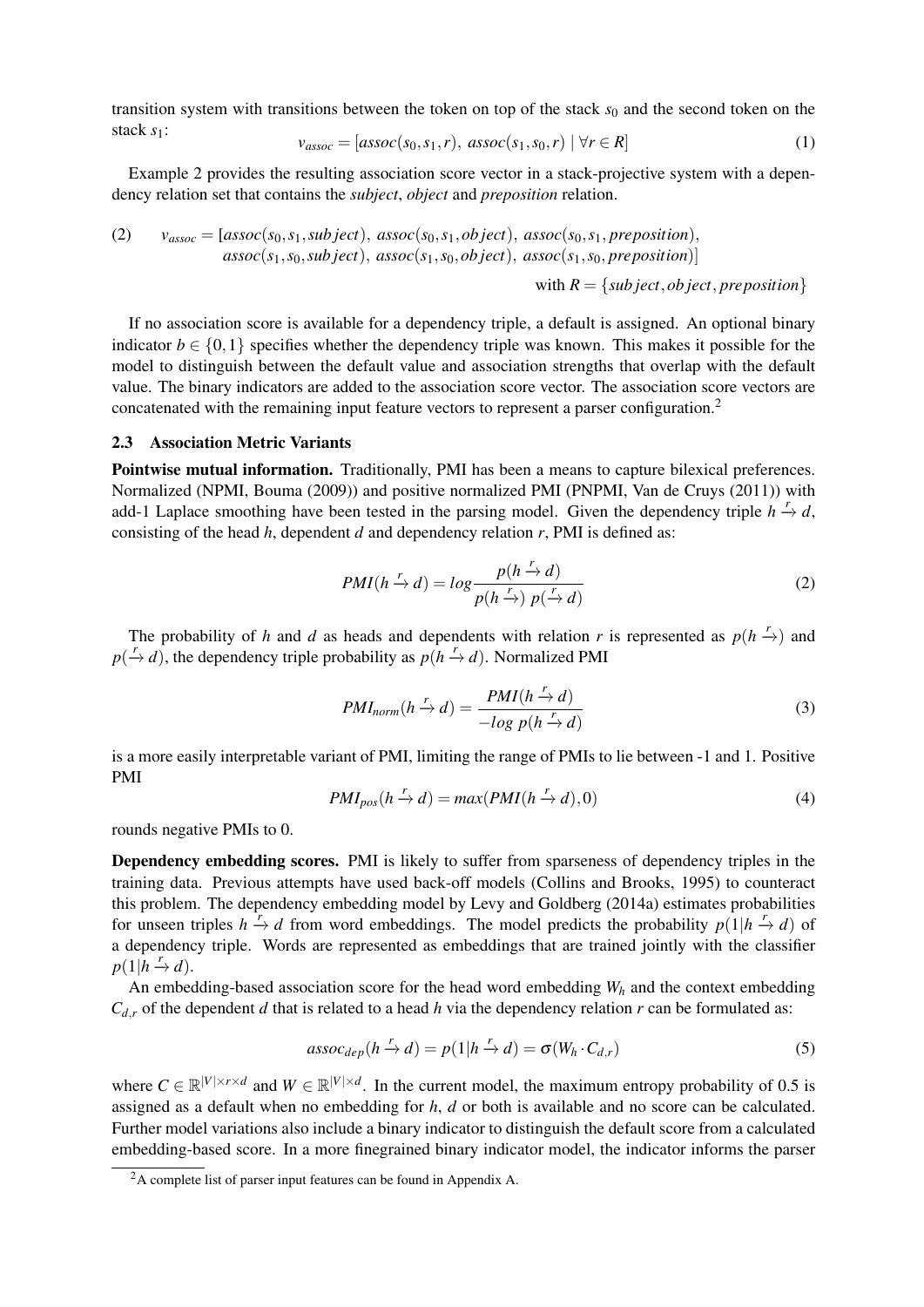for which of the two tokens no embedding was available.

Levy and Goldberg (2014b) have shown that the skip-gram model is an implicit factorization of the shifted PMI matrix of word co-occurrences. Dependency embeddings (Levy and Goldberg, 2014a) therefore implicitly factorize the shifted PMI matrix of head-dependent co-occurrences. Hence, association scores based on dependency embeddings (Kiperwasser and Goldberg, 2015) can be seen as correlated with PMIs.

## 3 Experiments

### 3.1 Experimental Setup

The neural transition-based dependency parser of De Kok and Hinrichs (2016) serves as the baseline for the experiments. Words, part-of-speech tags and characters are represented as vectors that were trained with structured skip-gram (Ling et al., 2015). Topological fields are used as additional input features. The parser does pseudo-projective parsing (Nivre and Nilsson, 2005) and was trained on the shuffled TüBa-D/Z (Telljohann et al., 2017) that contains 105K sentences and 1.9M tokens of manually labeled data from the Berliner Tageszeitung (taz). Non-gold part-of-speech tags were trained via 10-fold jackknifing on the TüBa-D/Z.<sup>3</sup> The data was split in a 7:1:2 ratio for respectively training, development and testing. Association scores are retrieved for lowercased word forms to increase lexical coverage. Common and proper nouns are typically capitalized in German and were therefore not lowercased.

Results are presented as labeled (LAS) and unlabeled attachment scores (UAS) including punctuation. Accuracies for inversion and prepositions indicate performance on resolving ambiguities. Inversion accuracy reports correct labeling of subjects and objects in clauses with fronted object. Preposition accuracy comprises all correct heads and labels of prepositional phrases and objects. The test set contains 1,887 cases of inversion (5.82 percent of all clauses) and 31,687 prepositional phrases and objects.

#### 3.2 PMIs in Neural Dependency Parsing

A table of PMIs was generated for dependency triples *h*  $\stackrel{r}{\rightarrow} d$  from the German newspaper taz (393.7M tokens, 22.8M sentences) and a dump of the German Wikipedia from January 2018 (803.5M tokens, 39.9M sentences), two subcorpora of the TüBa-D/DP treebank (De Kok and Pütz, 2019) parsed by the De Kok and Hinrichs (2016) parser without association scores. All dependency triples not contained in the table are mapped to the most neutral value of 0. The PMI table is generated once in linear time. The same holds for the dependency embeddings described in Section 3.3. Each association score retrieval is then done in constant time so that the linear time property of parsing remains unchanged.

| Model                       | LAS   | <b>UAS</b> | <b>Inversion</b> | <b>Preposition</b> |
|-----------------------------|-------|------------|------------------|--------------------|
|                             |       |            | accuracy         | accuracy           |
| De Kok and Hinrichs (2016)  | 92.01 | 93.88      | 81.03            | 77.80              |
| + NPMI, minfreq 5           | 92.27 | 94.01      | 81.93            | 78.60              |
| + NPMI, minfreq 50          | 92.14 | 93.92      | 82.25            | 78.29              |
| + NPMI, minfreq 100         | 92.16 | 93.92      | 80.72            | 78.56              |
| + NPMI, minfreq 5, binary   | 92.18 | 93.94      | 82.57            | 78.78              |
| + NPMI, minfreq 50, binary  | 92.16 | 93.93      | 81.93            | 78.35              |
| + NPMI, minfreq 100, binary | 92.18 | 93.96      | 81.67            | 78.29              |
| + PNPMI, minfreq 5          | 92.21 | 93.99      | 82.09            | 78.44              |
| + PNPMI, minfreq 50         | 92.19 | 93.95      | 81.46            | 78.66              |
| + PNPMI, minfreq 100        | 92.17 | 93.94      | 82.25            | 78.57              |

Table 2: Parser accuracy (overall, inversion, preposition attachment) for neural dependency parsing with PMI-based association scores. The NPMI model with minimum frequency 5 achieves the best overall performance.

<sup>3</sup>Using the *sticker* software package: https://github.com/danieldk/sticker.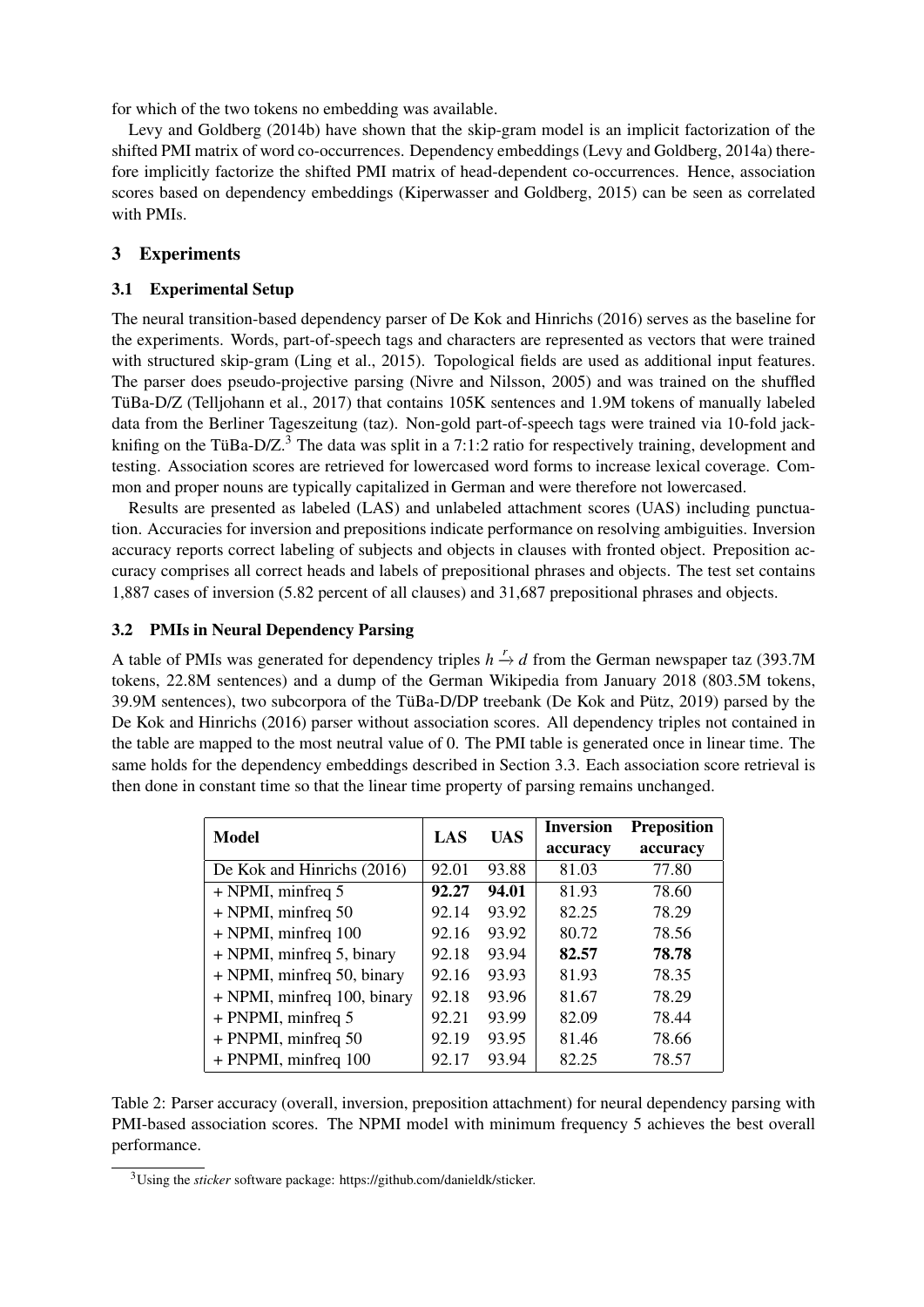PMI models with minimum dependency triple frequencies of 5, 50 and 100 have been trained with both NPMI and PNPMI scores. NPMI models have been tested with and without binary indicator. Results for the PMI models are given in Table 2.

The best PMI model uses normalized PMI with a minimum frequency of 5. The model outperforms the baseline by 0.26 LAS points which is significant in the Wilcoxon test (Dror et al., 2018) with  $p < 5.24 \times 10^{-10}$ . It also improves the LAS by 0.03 points over the best embedding-based model but the improvement is not statistically significant. Larger improvements can be seen for both sorts of ambiguity. The best model increases inversion LAS by 1.54 points and preposition LAS by 0.98 points over the baseline.

### 3.3 Dependency Embedding Scores in Neural Dependency Parsing

For the embedding-based model, dependency embeddings with 300 dimensions were trained with the algorithm from Levy and Goldberg  $(2014a)^4$  Different embeddings have been trained on pseudoprojectivized and non-projective versions of taz, Wikipedia, and the German europarl (1.25B tokens and 42.1M sentences in total). The number of dependency relations varies from 38 non-projective to 212 pseudo-projective relations.

All embedding variants have been trained on regular head-dependent and inverse dependent-head relations. A fully typed model was trained on context that includes the token typed per dependency relation. A second semi-typed model includes the token without dependency relations as context. For both models, variants with and without binary indicator have been evaluated. The binary model uses a simple binary indicator which labels association scores as default or as being calculated from dependency embeddings. A more finegrained triple-binary model for fully typed embeddings evaluates the following three conditions to true or false: 1) the head word embedding could be retrieved from the focus matrix, 2) the dependent word embedding, i.e. the combination of the context token and the dependency relation, could be retrieved from the context matrix, 3) an embedding for the context token could be retrieved from the focus word matrix, indicating whether there exists a word embedding for the token at all. The double-binary model for semi-typed embeddings indicates whether an embedding has been found for the focus and the context token. As the context token is not typed for dependencies in the semi-typed model, the context matrix contains entries for tokens without the different dependency relations they occur with.

| Model                                        | LAS   | <b>UAS</b> | <b>Inversion</b> | <b>Preposition</b> |
|----------------------------------------------|-------|------------|------------------|--------------------|
|                                              |       |            | accuracv         | accuracy           |
| De Kok and Hinrichs (2016)                   | 92.01 | 93.88      | 81.03            | 77.80              |
| + projective, fully typed                    | 92.23 | 93.97      | 82.57            | 78.55              |
| + projective, fully typed, binary            | 92.24 | 93.97      | 83.36            | 78.47              |
| + projective, fully typed, triple-binary     | 92.16 | 93.88      | 83.36            | 78.62              |
| + projective, semi-typed                     | 92.11 | 93.94      | 80.66            | 77.99              |
| + projective, semi-typed, binary             | 91.98 | 93.89      | 80.61            | 77.71              |
| + projective, semi-typed, double-binary      | 92.07 | 93.93      | 81.93            | 77.98              |
| + non-projective, fully typed                | 92.17 | 93.93      | 81.46            | 78.17              |
| + non-projective, fully typed, binary        | 92.22 | 93.97      | 82.20            | 78.45              |
| + non-projective, fully typed, triple-binary | 92.08 | 93.86      | 82.99            | 78.26              |

Table 3: Parser accuracy (overall, inversion, preposition attachment) for neural dependency parsing with embedding-based association scores. The overall best model uses projectivized, fully typed dependency embeddings with a binary indicator.

Results for parsing with association scores based on dependency embeddings are shown in Table 3. The overall best embedding-based model uses projectivized, fully typed embeddings with a binary indicator. The model outperforms the baseline parser by 0.23 LAS points, significant in the Wilcoxon

<sup>4</sup>Using the *finalfrontier* software package: https://finalfusion.github.io/finalfrontier.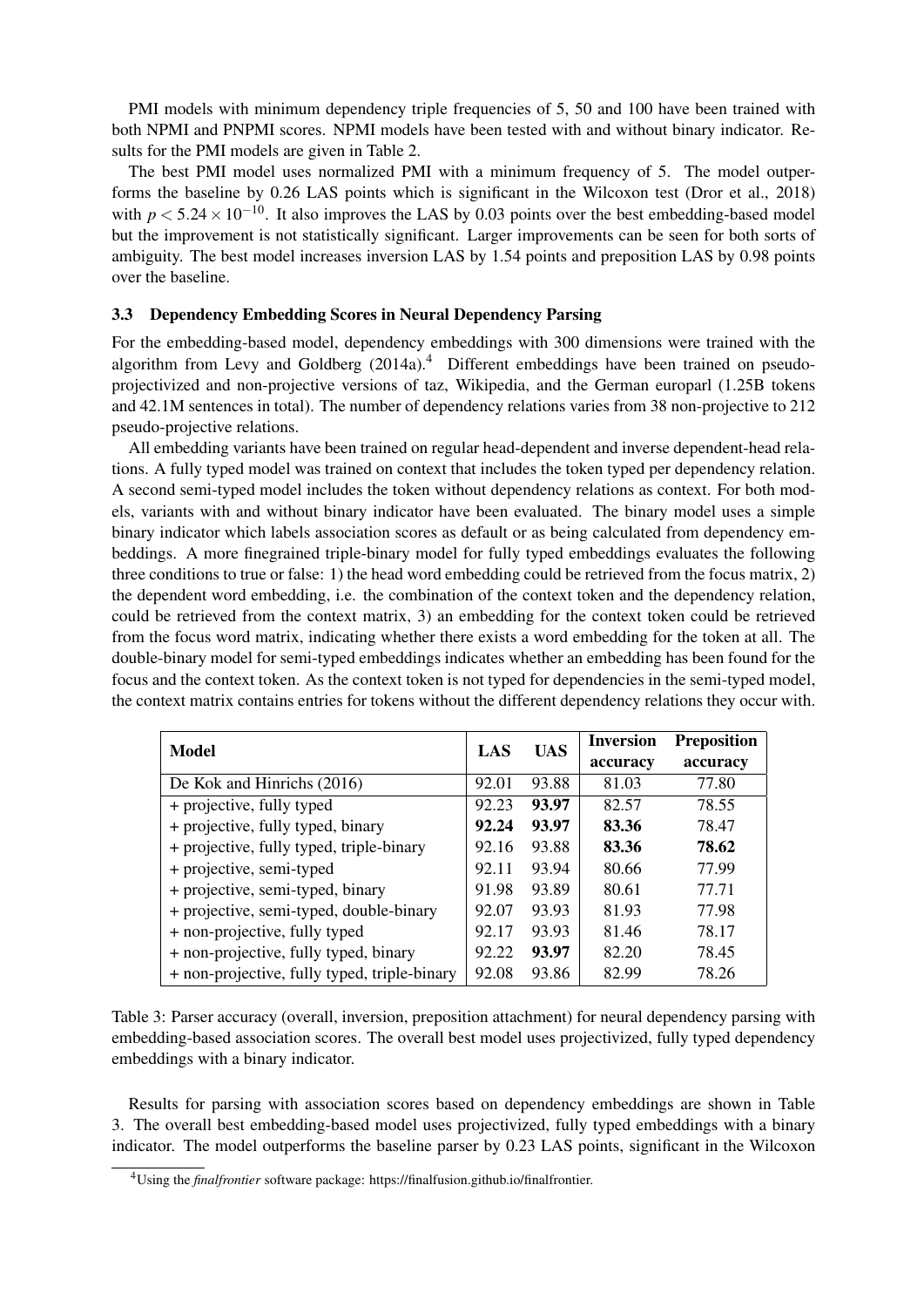test ( $p < 1.94 \times 10^{-7}$ ), and remains 0.03 points below the best PMI model. Embedding-based models are only superior to PMI models when it comes to inversion LAS. There, the best embedding-based model improves by 2.33 points over the baseline, compared to 1.54 points improvement of the best PMI model.

## 4 Evaluation

Both the PMI-based and embedding-based models perform better than the baseline. Overall performance will improve by more correctly solved ambiguous attachments. Lexical associations between more than two tokens may be necessary to further improve ambiguity resolution. For PP attachment, the compatibility between the preposition, its modifier noun and the verbal or nominal head candidate of the PP have to be modeled. De Kok et al. (2017) have shown that trilexical preferences help to better capture attachment preferences of the preposition.

It can also be beneficial to make competing attachment sites available to the parser. Currently, association scores are only computed for the two attachment candidates for any given parser state. With beam search, several attachment candidates can compete in different analyses. The best candidate can then be chosen from all or the *n* best candidates (Zhang and Clark, 2008; Andor, 2016).

## 5 Ambiguity Resolution with Association Metrics

Most parser errors still involve a limited number of dependency relations, as shown in Table 1. Errors in PP attachment, subjects and objects often can be traced back to problems with resolving ambiguities. An evaluation of association scores for particular word pairs can show if such scores can be useful in parsing ambiguous sentences. Table 4 lists PMI- and embedding-based scores for selected word pairs and dependency relations. Random pairs that are common in everyday language are distinguished from pairs that occur in subject-object inversion and have been incorrectly attached by the (best-performing embedding-based) parser. PMIs have been retrieved from the positive normalized PMI table with minimum frequency 5. Embedding-based scores were calculated from projectivized, fully typed dependency embeddings.

|                                      | <b>PNPMI</b> |                | <b>Embedding-based</b> |                | <b>Example</b>                            |
|--------------------------------------|--------------|----------------|------------------------|----------------|-------------------------------------------|
| <b>Relation</b>                      | Subject      | $Object_{acc}$ | Subject                | $Object_{acc}$ |                                           |
| <b>Random pairs</b>                  |              |                |                        |                |                                           |
| isst, sie                            |              | 0.0617         | 0.9778                 | 0.9863         | Sie isst Spaghetti.                       |
| isst, Spaghetti                      |              |                | 0.1375                 | 0.9996         | 'She eats Spaghetti.'                     |
| trinkt, Mann                         | 0.1341       |                | 0.9883                 | 0.8776         | Der Mann trinkt Milch.                    |
| trinkt, Milch                        |              | 0.3627         | 0.9509                 | 0.9997         | 'The man drinks milk.'                    |
| weiß, Computer                       |              |                | 0.9280                 | 0.1397         | Ein Computer weiß alles.                  |
| weiß, alles                          |              | 0.1995         | 0.9847                 | 0.9948         | 'A computer knows everything.'            |
| Incorrectly attached inversion pairs |              |                |                        |                |                                           |
| erstatteten, Angeklagten             |              |                | 0.9917                 | 0.9545         | Strafanzeigen erstatteten die Angeklagten |
| erstatteten, Strafanzeige            | 0.4645       | 0.5604         | 0.9566                 | 0.9996         | 'The defendants pressed criminal charges' |
| wollte, niemand                      | 0.1906       | 0.1750         | 0.9940                 | 0.9366         | Nur wollte den Krempel niemand.           |
| wollte, Krempel                      |              |                | 0.5458                 | 0.0008         | 'But nobody wanted that junk.'            |
| tragen, Studierenden                 | 0.0794       |                | 0.9645                 | 0.7761         | Das Risiko tragen die Studierenden.       |
| tragen, Risiko                       | 0.0825       | 0.2540         | 0.9269                 | 0.9972         | 'The students take the risk.'             |

Table 4: PMI and embedding-based scores for random and incorrectly attached dependency triples.

Problems of data sparsity can indeed be solved by using embedding-based rather than PMI-based scores, as Table 4 shows. In spite of a low frequency threshold of 5, the PMI table is very sparse compared to the embedding-based scores. However, when a PMI is available scores indicate the correct tendency in the majority of the cases. Considering that all unknown values are equal to the default PMI of 0.0, the tendencies are correct for e.g. *trinkt* 'drinks' which prefers to attach *Mann* 'man' as the subject and *Milch* 'milk' as the direct object. The tendencies of embedding-based scores are mostly correct, such as the preference of *Spaghetti* 'spaghetti' to attach to *isst* 'eats' as a direct object. Wider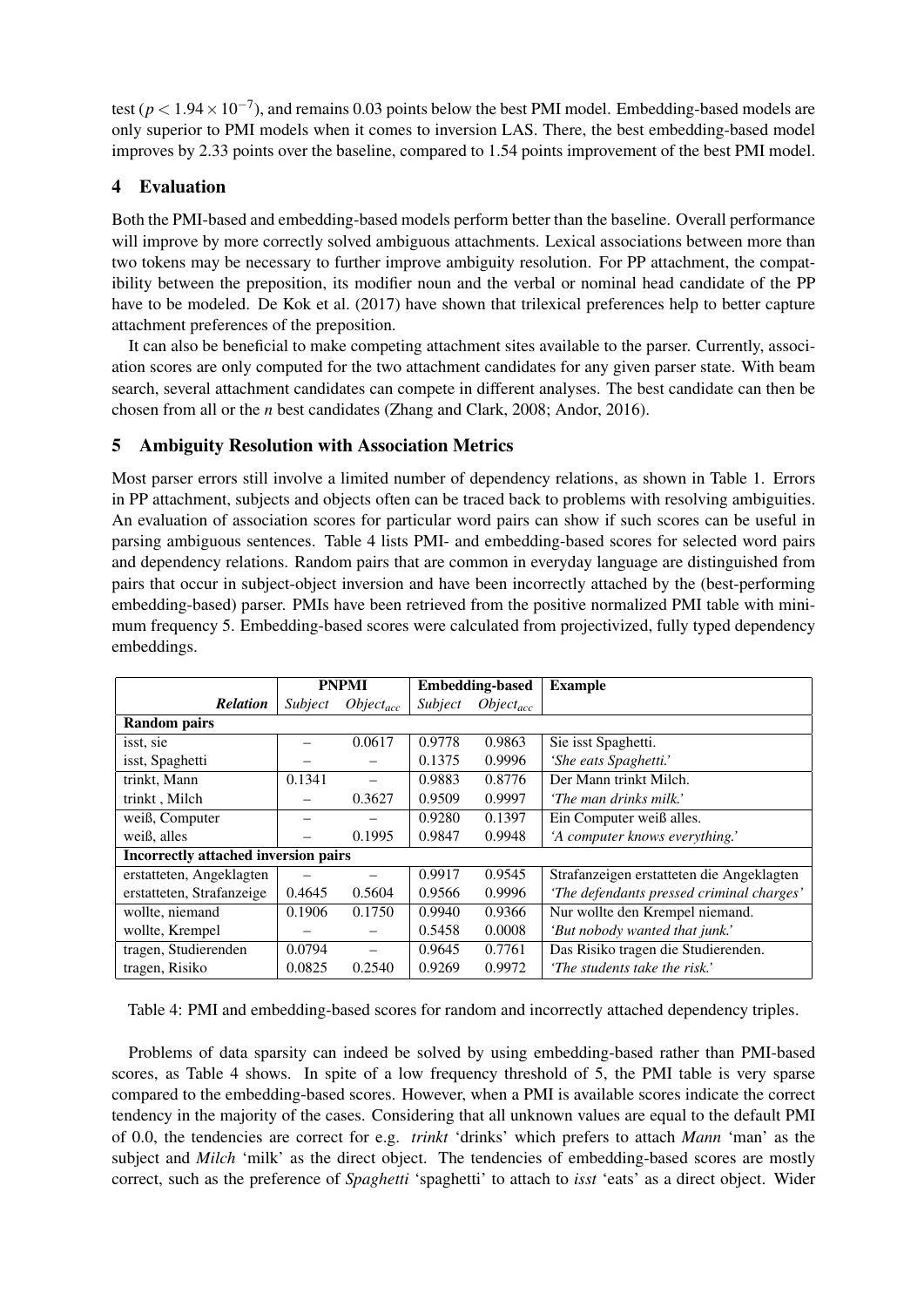lexical coverage of embedding-based models may not lead to any gains over PMI-based models partially due to the architecture of the neural dependency parser which already encodes information about cooccurrences in the distributional representations of the input tokens.

## 6 Conclusion

This paper presented a technique to include association metrics into a neural transition-based dependency parser for German. PMI and embedding-based association scores have been tested. Both PMI-based and embedding-based models significantly outperform the baseline. In spite of the wider lexical coverage of embedding-based models, PMI models achieve accuracies on a par with embedding-based models.

A qualitative analysis revealed that association scores in parts provide useful disambiguation cues to the parser. Follow-up experiments in other languages with relatively free word order and moderately complex morphology will further investigate the effect of association metrics on neural transition-based dependency parsing. Due to its similarity to German, Dutch will be the first language to be examined. Trilexical rather than bilexical preferences could further improve results. Keeping more competing attachment candidates through beam search is another promising direction for future work. As an alternative to association scores, a compatibility model that is directly integrated into the parser could be considered.

## Acknowledgments

Financial support for the research reported in this paper was provided by the German Research Foundation (DFG) as part of the Collaborative Research Center "The Construction of Meaning" (SFB 833), project A3.

## **References**

- Daniel Andor, Chris Alberti, David Weiss, Aliaksei Severyn, Alessandro Presta, Kuzman Ganchev, Slav Petrov, and Michael Collins. 2016. Globally Normalized Transition-Based Neural Networks. *Proceedings of the 54th Annual Meeting of the Association for Computational Linguistics: Volume 1, Long Papers*:2442–2452. Berlin, Germany.
- Gerlof Bouma. 2009. Normalized (Pointwise) Mutual Information in Collocation Extraction. *From Form to Meaning: Processing Texts Automatically, Proceedings of the Biennial GSCL Conference 2009*:31–40. Tübingen, Germany.
- Danqi Chen and Christopher D. Manning. 2014. A Fast and Accurate Dependency Parser Using Neural Networks. *Proceedings of the 2014 Conference on Empirical Methods in Natural Language Processing*:740–750. Doha, Qatar.
- Kenneth Ward Church and Patrick Hanks. 1990. Word Association Norms, Mutual Information, and Lexicography. *Computational Linguistics*, 16(1):22–29.
- Michael Collins and James Brooks. 1995. Prepositional Phrase Attachment through a Backed-Off Model. *Proceedings of the Third Workshop on Very Large Corpora*:27–38. Cambridge, MA.
- Daniël de Kok and Erhard Hinrichs. 2016. Transition-Based Dependency Parsing with Topological Fields. *Proceedings of the 54th Annual Meeting of the Association for Computational Linguistics: Volume 2, Short Papers*:1–7. Berlin, Germany.
- Daniël de Kok, Jianqiang Ma, Corina Dima, and Erhard Hinrichs. 2017. PP Attachment: Where do We Stand? *Proceedings of the 15th Conference of the European Chapter of the Association for Computational Linguistics: Volume 2, Short Papers*:311–317. Valencia, Spain.
- Daniël de Kok and Sebastian Pütz. 2019. Tüba-D/DP Stylebook. *https://github.com/sfb833-a3/tuebaddp/blob/master/stylebook/stylebook-r4.pdf* [last visited on 05/23/2019].
- Timothy Dozat and Christopher D. Manning. 2017. Deep Biaffine Attention for Neural Dependency Parsing. *International Conference on Learning Representations*. Toulon, France.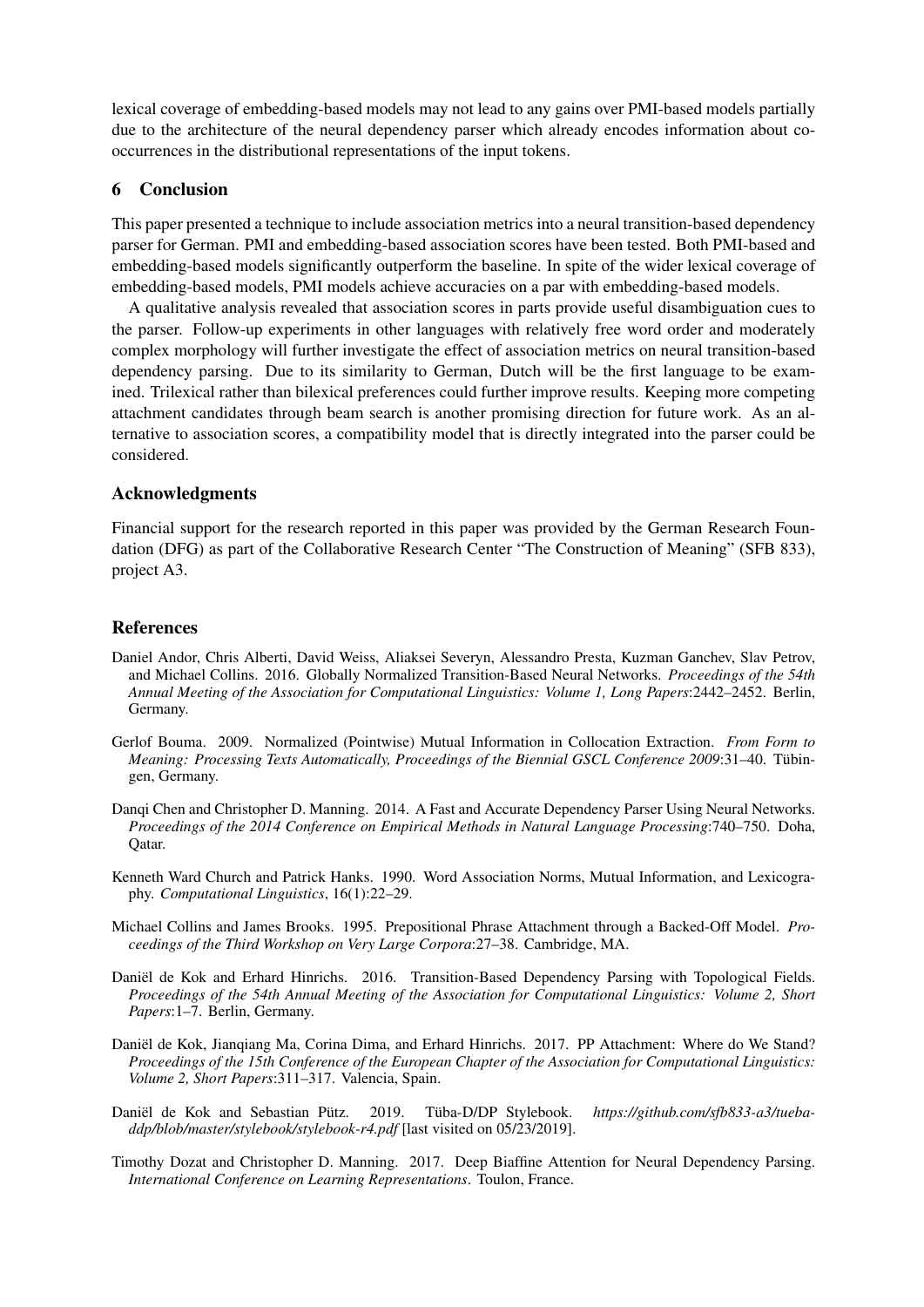- Rotem Dror, Gili Baumer, Segev Shlomov, and Roi Reichart. 2018. The Hitchhiker's Guide to Testing Statistical Significance in Natural Language Processing. *Proceedings of the 56th Annual Meeting of the Association for Computational Linguistics: Volume 1, Long Papers*:1383–1392. Melbourne, Australia.
- Robert Mario Fano. 1961. *Transmission of Information: A Statistical Theory of Communications.* MIT Press, Cambridge, MA.
- Donald Hindle and Mats Rooth. 1993. Structural Ambiguity and Lexical Relations. *Computational Linguistics*, 19(1):103–120.
- Eliyahu Kiperwasser and Yoav Goldberg. 2015. Semi-Supervised Dependency Parsing Using Bilexical Contextual Features from Auto-Parsed Data. *Proceedings of the 2015 Conference on Empirical Methods in Natural Language Processing*:1348–1353. Lisbon, Portugal.
- Eliyahu Kiperwasser and Yoav Goldberg. 2016. Simple and Accurate Dependency Parsing Using Bidirectional LSTM Feature Representations. *Transactions of the Association for Computational Linguistics*, 4:313–327.
- Sandra Kübler, Ryan McDonald, and Joakim Nivre. 2009. *Dependency Parsing.* Morgan and Claypool, San Rafael, CA.
- Omer Levy and Yoav Goldberg. 2014a. Dependency-Based Word Embeddings. *Proceedings of the 52nd Annual Meeting for the Association for Computational Linguistics, Volume 2: Short Papers*:302–308. Baltimore, MD.
- Omer Levy and Yoav Goldberg. 2014b. Neural Word Embeddings Implicit Matrix Factorization. *Advances in Neural Information Processing Systems: Annual Conference on Neural Information Processing Systems 2014*:2177– 2185.
- Wang Ling, Chris Dyer, Alan Black, and Isabel Trancoso. 2015. Two/Too Simple Adaptations of Word2Vec for Syntax Problems. *Human Language Technologies: The 2015 Annual Conference of the North American Chapter of the ACL*:1299–1304. Denver, CO.
- Tomas Mikolov, Kai Chen, Greg Corrado, and Jeffrey Dean. 2013. Efficient Estimation of Word Representations in Vector Space. *Proceedings of Workshop at the International Conference on Learning Representations 2013*:1–12. Scottsdale, AZ.
- Seyed Abolghasem Mirroshandel and Alexis Nasr. 2016. Integrating Selectional Constraints and Subcategorization Frames in a Dependency Parser. *Computational Linguistics*, 42(1):55–90.
- Joakim Nivre. 2004. Incrementality in Deterministic Dependency Parsing. *Proceedings of the Workshop on Incremental Parsing: Bringing Engineering and Cognition Together*:50–57. Barcelona, Spain.
- Joakim Nivre and Jens Nilsson. 2005. Pseudo-Projective Dependency Parsing. *Proceedings of the 43rd Annual Meeting of the Association for Computational Linguistics*:99–106. Ann Arbor, MI.
- Adwait Ratnaparkhi. 1998. Statistical Models for Unsupervised Prepositional Phrase Attachment. *Proceedings of the 36th Annual Meeting of the Association for Computational Linguistics and 17th International Conference on Computational Linguistics, Volume 2*:1079–1085. Montréal, Canada.
- Heike Telljohann, Erhard Hinrichs, Sandra Kübler, Heike Zinsmeister, and Kathrin Beck. 2017. Stylebook for the Tübingen Treebank of Written German (TüBa-D/Z). *http://www.sfs.uni-tuebingen.de/ fileadmin/static/ascl/resources/tuebadz-stylebook-1707.pdf* [last visited on 05/08/2019].
- Tim van de Cruys. 2011. Two Multivariate Generalizations of Pointwise Mutual Information. *Proceedings of the Workshop on Distributional Semantics and Compositionality*:16–20. Portland, OR.
- Gertjan van Noord. 2007. Using Self-Trained Bilexical Preferences to Improve Disambiguation Accuracy. *Proceedings of the 10th Conference on Parsing Technologies*:1–10. Prague, Czech Republic.
- Martin Volk. 2002. Combining Unsupervised and Supervised Methods for PP Attachment Disambiguation. *Proceedings of the 19th International Conference on Computational Linguistics, Volume 1*:1–7. Taipei, Taiwan.
- Yue Zhang and Stephen Clark. 2008. A Tale of Two Parsers: Investigating and Combining Graph-Based and Transition-Based Dependency Parsing Using Beam-Search. *Proceedings of the 2008 Conference on Empirical Methods in Natural Language Processing: Volume 2, Short Papers*:562–571. Honolulu, HI.